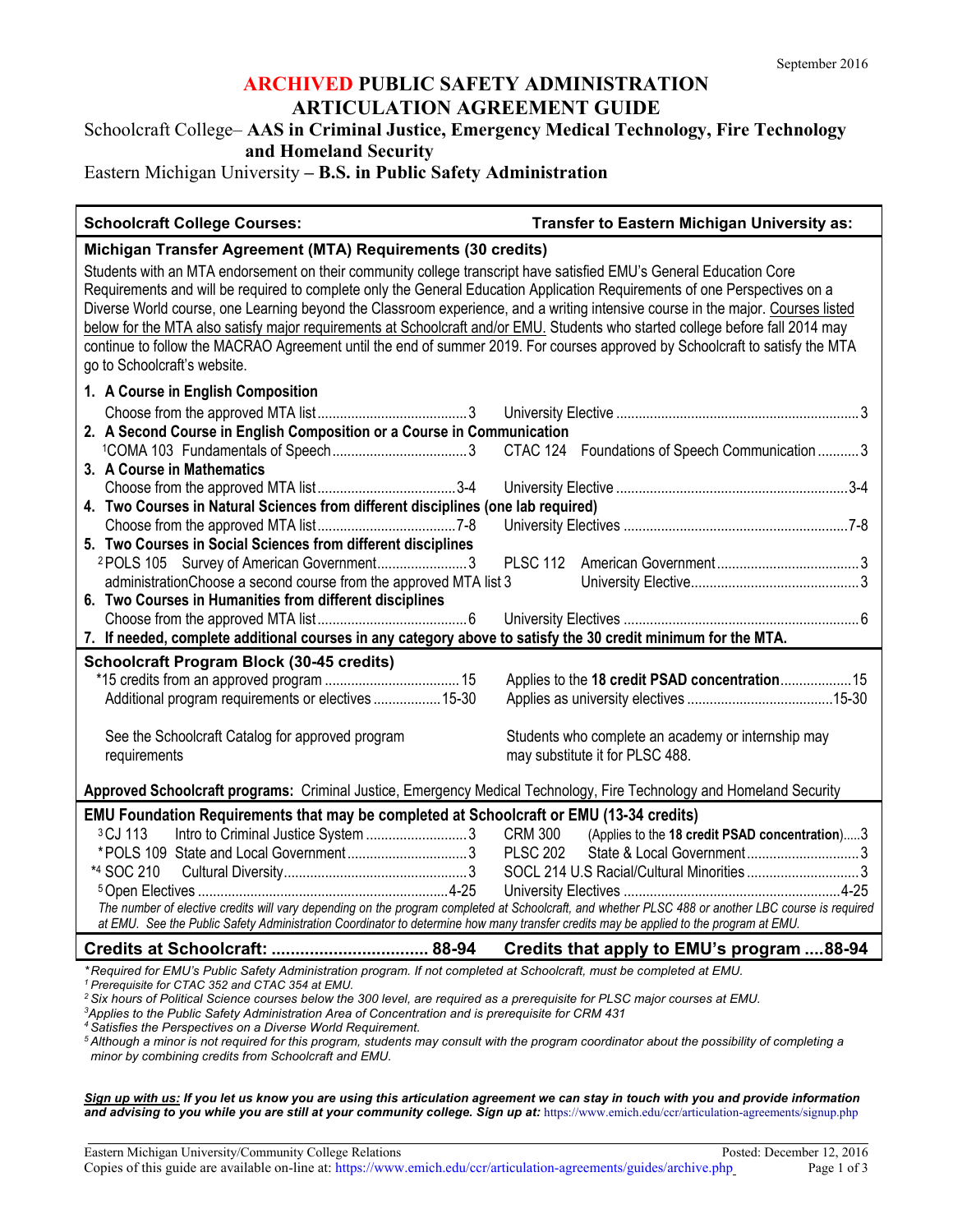# **ARCHIVED PUBLIC SAFETY ADMINISTRATION ARTICULATION AGREEMENT GUIDE**

Schoolcraft College– **AAS in Criminal Justice, Emergency Medical Technology, Fire Technology and Homeland Security**

Eastern Michigan University **– B.S. in Public Safety Administration**

| <b>Completion of the Public Safety Administration</b>                                                                                                                                                                                                                                                     | <b>Sample Sequences for completing the program:</b>                                                                                                                                                                                                                             |
|-----------------------------------------------------------------------------------------------------------------------------------------------------------------------------------------------------------------------------------------------------------------------------------------------------------|---------------------------------------------------------------------------------------------------------------------------------------------------------------------------------------------------------------------------------------------------------------------------------|
| <b>Program at EMU</b>                                                                                                                                                                                                                                                                                     | Courses are not offered every semester, consult the program advisor                                                                                                                                                                                                             |
|                                                                                                                                                                                                                                                                                                           | to develop a program of study.                                                                                                                                                                                                                                                  |
| $(30-36 \text{ credits})$<br><b>Major Requirements</b>                                                                                                                                                                                                                                                    | The following prerequisite courses must be transferred or completed                                                                                                                                                                                                             |
| <b>Foundation Courses: (9 credits)</b>                                                                                                                                                                                                                                                                    | at EMU before beginning the sequence:                                                                                                                                                                                                                                           |
|                                                                                                                                                                                                                                                                                                           | CTAC 124 (COMA 103 at SC) is prerequisite to CTAC 352 & 354)                                                                                                                                                                                                                    |
| PLSC 305 Law & Policy in a Constitutional Democracy  3                                                                                                                                                                                                                                                    | CRM 300 (CJ 113 at SC) is a prerequisite to CRM 431.                                                                                                                                                                                                                            |
| <b>CTAC 352</b><br>Communication in Negotiation                                                                                                                                                                                                                                                           | Six hours of PLSC courses below 300 (POLS at SC) is prerequisite<br>for the administrative group courses.                                                                                                                                                                       |
| CTAC 354<br>Organizational Communication                                                                                                                                                                                                                                                                  | <b>Fall Start</b>                                                                                                                                                                                                                                                               |
| The following Foundation courses must be transferred from SC or<br>completed at EMU: SOCL 214 (SOC 210 at SC) and PLSC 202 (POLS<br>109 at SC)                                                                                                                                                            | <b>Fall Semester</b><br>(12 credits)<br>CRM 431                                                                                                                                                                                                                                 |
| <b>Administration Group: (21 credits)</b><br><b>PLSC 270</b><br><b>PLSC 332</b><br>Collaborations in the Public & Nonprofit Sect3                                                                                                                                                                         | PLSC 305 Law & Policy in a Constitutional Democracy  3<br>PLSC 332 Collaborations in the Public & Nonprofit Sect 3                                                                                                                                                              |
| <b>PLSC 334</b><br>Public and Nonprofit Personnel Admin 3<br><b>PLSC 352</b><br>Politics of Public and Nonprofit Budgeting 3<br>PLSC 431WTheories of Public and Nonprofit Organization 3<br>Managing Public Safety Agencies  3<br><b>PLSC 450</b><br><b>PLSC 451</b><br>Seminar in Public Safety Admin  3 | <b>Winter Semester</b><br>(12 credits)<br>PLSC 334 Public and Nonprofit Personnel Admin 3<br><b>PLSC 352</b><br>Politics of Public and Nonprofit Budgeting 3<br>PLSC 431W Theories of Public & Nonprofit Organization 3<br><b>PLSC 451</b><br>Seminar in Public Safety Admin  3 |
| <b>Area of Concentration:</b>                                                                                                                                                                                                                                                                             | <b>Fall Semester</b><br>$(6-12 \text{ credits})$                                                                                                                                                                                                                                |
| An 18 credit hour Area of Concentration is required. If not<br>transferred from an approved Schoolcraft program, courses<br>must be selected from the approved list of concentration courses<br>at EMU.                                                                                                   | Managing Public Safety Agencies 3<br><b>PLSC 450</b><br>PLSC 488L Internship in PLSC (6) or LBC experience  0-6                                                                                                                                                                 |
| Academy or Internship/Co-op: (0-6 credits)                                                                                                                                                                                                                                                                | <b>Winter Start</b>                                                                                                                                                                                                                                                             |
| <sup>1</sup> PLSC 488L Internship in Political Sci/Public Safety (6) or                                                                                                                                                                                                                                   | (9 credits)<br><b>Winter Semester</b>                                                                                                                                                                                                                                           |
|                                                                                                                                                                                                                                                                                                           | <b>PLSC 270</b>                                                                                                                                                                                                                                                                 |
| Students who have completed an approved academy, may                                                                                                                                                                                                                                                      | <b>PLSC 334</b><br>Public and Nonprofit Personnel Admin3                                                                                                                                                                                                                        |
| substitute their academy/internship experience for PLSC 488,<br>but will have to complete an LBC experience at EMU and at                                                                                                                                                                                 | <b>Fall Semester</b><br>(9 credits)<br><b>CRM 431</b>                                                                                                                                                                                                                           |
| least 3 credits to satisfy the 30 credit minimum in EMU credit<br>hours.                                                                                                                                                                                                                                  | Law & Policy in a Constitutional Democracy 3<br><b>PLSC 305</b><br><b>PLSC 332</b><br>Collaborations in the Public & Nonprofit Sect<br>3                                                                                                                                        |
|                                                                                                                                                                                                                                                                                                           | (9 credits)<br><b>Winter Semester</b>                                                                                                                                                                                                                                           |
| Minimum Credits to Graduate:  124                                                                                                                                                                                                                                                                         | <b>PLSC 352</b><br>Politics of Public and Nonprofit Budgeting3<br>PLSC 431W Theories of Public & Nonprofit Organization3<br><b>PLSC 451</b><br>Seminar in Public Safety Admin 3                                                                                                 |
|                                                                                                                                                                                                                                                                                                           | $(3-9 \text{ credits})$<br><b>Fall Semester</b>                                                                                                                                                                                                                                 |
|                                                                                                                                                                                                                                                                                                           | Managing Public Safety Agencies 3<br><b>PLSC 450</b><br>PLSC 488L Internship in PLSC (6) or LBC experience  0-6                                                                                                                                                                 |

*<sup>1</sup> Satisfies the LBC requirement.*

*.*